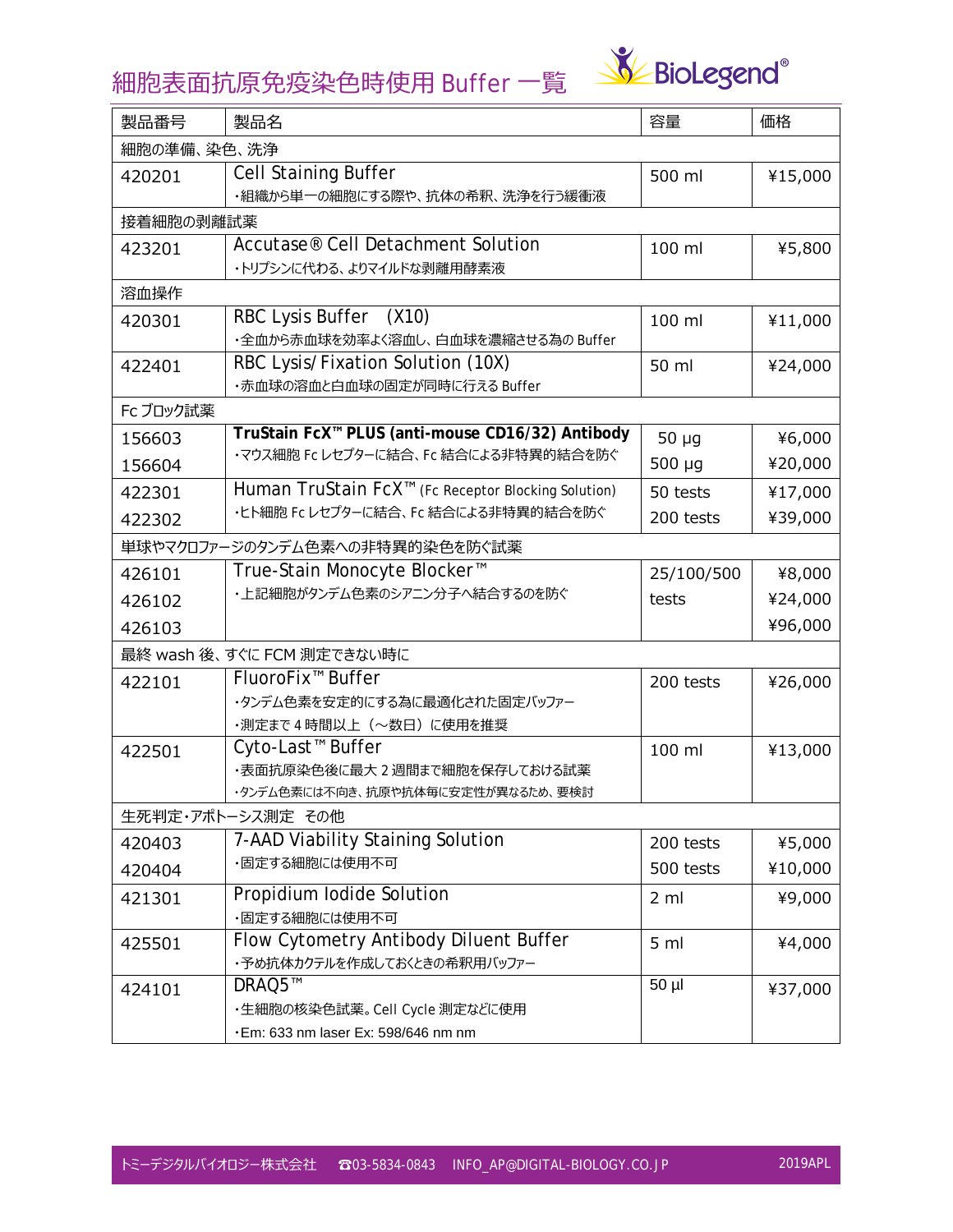## 細胞内染色時使用 Buffer 一覧

## 推奨バッファー一覧表

| バッファー種類 | サイトカイン                      | 核内因子                      | リン酸化ターゲット              | <b>BrdU</b>            |
|---------|-----------------------------|---------------------------|------------------------|------------------------|
| 表面抗原染色  | 420201 Cell Staining Buffer |                           |                        |                        |
| 固定      | 426803                      | 424401                    | 420801                 | 420801                 |
|         | Cyto-Fast <sup>™</sup>      | True-Nuclear <sup>™</sup> | <b>Fixation Buffer</b> | <b>Fixation Buffer</b> |
| 開孔      | Fix/Perm Buffer             | Transcription             | 425401                 | 0.5% Triton-X 100      |
|         | Set                         | <b>Factor Buffer Set</b>  | True-Phos™             | in PBS                 |
|         |                             |                           | Permeabilization       |                        |
|         |                             |                           | <b>Buffer</b>          |                        |
| 生死判定    | Zombie Dyes                 | Zombie Dyes               | Zombie Dyes            | 7-AAD, DAPI            |

\*BrdU キットには、染色専用バッファーが付属しています。

## 推奨バッファー詳細

| 製品番号              | 製品名                                                                                                               | 容量              | 価格      |  |
|-------------------|-------------------------------------------------------------------------------------------------------------------|-----------------|---------|--|
| サイトカイン測定時の固定・開孔試薬 |                                                                                                                   |                 |         |  |
| 426803            | Cyto-Fast <sup>™</sup> Fix/Perm Buffer Set                                                                        | 300 tests       | ¥47,000 |  |
|                   | 開孔前の細胞を固定する薬剤と固定後の細胞を開孔する薬剤のセット                                                                                   |                 |         |  |
| 420801            | <b>Fixation Buffer</b>                                                                                            | 100 ml          | ¥10,000 |  |
|                   | ・開孔前の細胞を固定                                                                                                        |                 |         |  |
| 421002            | Intracellular Staining Permeabilization Wash                                                                      | 100 ml          | ¥16,000 |  |
|                   | Buffer (10X)                                                                                                      |                 |         |  |
|                   | ・固定後の細胞を開孔                                                                                                        |                 |         |  |
|                   | FOXP3/Helios などの転写因子、核内因子、Granzyme B, Perforin 測定                                                                 |                 |         |  |
| 424401            | True-Nuclear <sup>™</sup> Transcription Factor Buffer Set<br>True-Nuclear <sup>™</sup> 4X Fix Concentrate (30 mL) | 120 tests       | ¥28,000 |  |
|                   | True-Nuclear <sup>™</sup> Fix Diluent (100 mL)                                                                    |                 |         |  |
|                   | True-Nuclear™ 10X Perm Buffer (100 mL) の入ったセット                                                                    |                 |         |  |
|                   | リン酸化関連分子の測定のためのバッファー                                                                                              |                 |         |  |
| 420801            | <b>Fixation Buffer</b>                                                                                            | 100 ml          | ¥10,000 |  |
|                   | ・開孔前の細胞を固定                                                                                                        |                 |         |  |
| 425401            | True-Phos <sup>™</sup> Permeabilization Buffer                                                                    | 125 ml          | ¥27,000 |  |
|                   | ・リン酸化分子測定時の開孔用のバッファー                                                                                              |                 |         |  |
|                   | 細胞内染色用細胞でも使用できる生死判定試薬 くZombie>                                                                                    |                 |         |  |
| 423101/2          | Zombie Aqua <sup>™</sup> Fixable Viability Kit                                                                    |                 |         |  |
|                   | ·BV510と類似波長                                                                                                       |                 |         |  |
| 423103/4          | Zombie Yellow <sup>™</sup> Fixable Viability Kit                                                                  |                 |         |  |
|                   | ·BV570と類似波長                                                                                                       |                 |         |  |
| 423105/6          | Zombie NIR <sup>™</sup> Fixable Viability Kit                                                                     | $100$ test      | ¥15,000 |  |
|                   | ·APC-Cy7と類似波長                                                                                                     | <b>500 test</b> | ¥57,000 |  |
| 423107/8          | Zombie UV <sup>™</sup> Fixable Viability Kit                                                                      |                 |         |  |
|                   | ·DAPIと類似波長                                                                                                        |                 |         |  |
| 423109/10         | Zombie Red <sup>™</sup> Fixable Viability Kit                                                                     |                 |         |  |
|                   | ·TexasRed, PE/Dazzleと類似波長<br>Zombie Green <sup>™</sup> Fixable Viability Kit                                      |                 |         |  |
| 423111/2          | ・FITCと類似波長                                                                                                        |                 |         |  |
|                   | Zombie Violet <sup>™</sup> Fixable Viability Kit                                                                  |                 |         |  |
| 423113/4          | ·Pacific Blue, BV421 と類似波長                                                                                        |                 |         |  |
|                   |                                                                                                                   |                 |         |  |